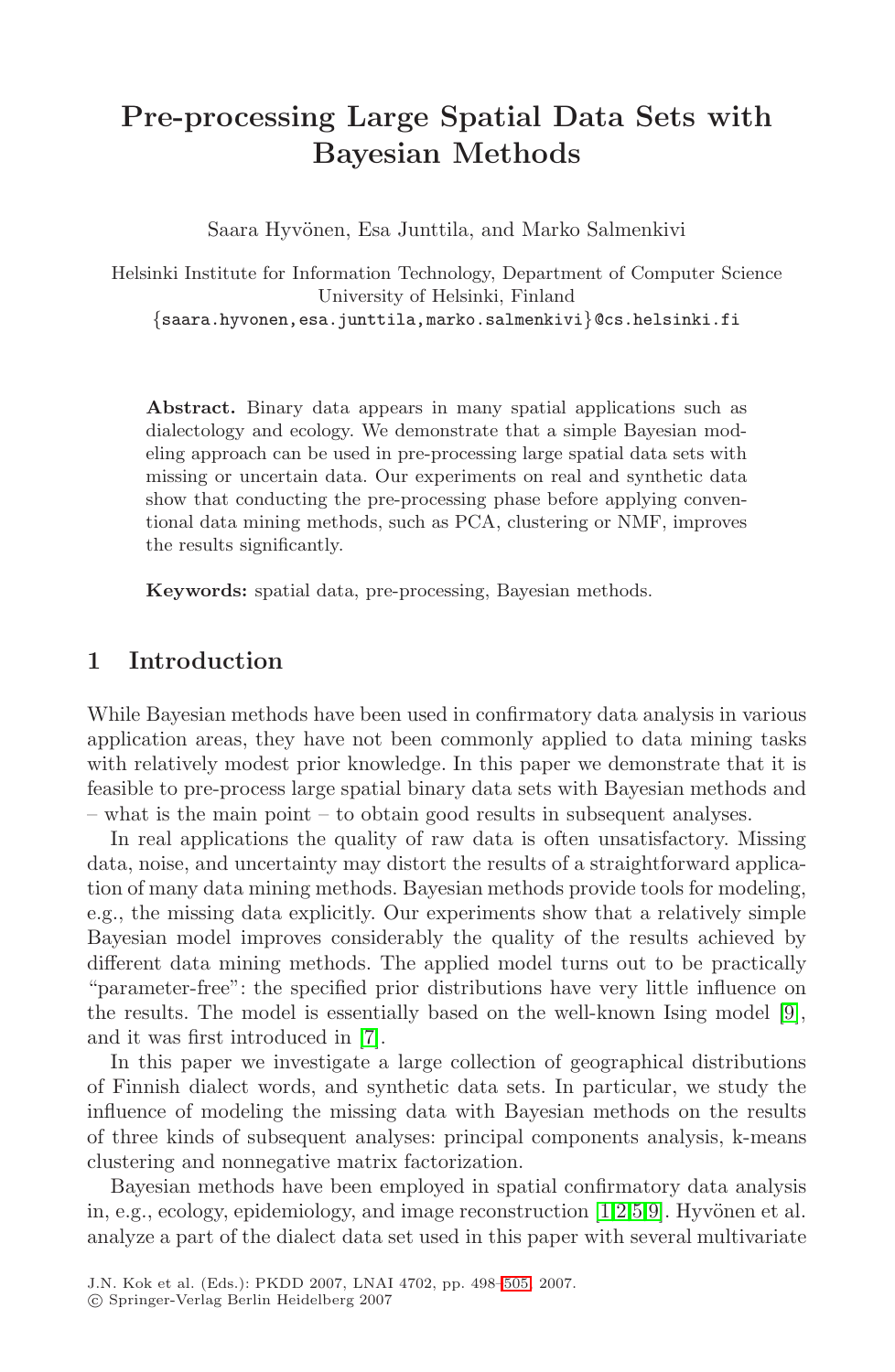methods [6]. MDL-principle and association analysis methods have been applied to spatial presence-absence data [8,10]. These approaches ignore the problem of missing data.

The rest of the paper is organized as follows. We introduce the modeling approach and the dialect data set in Section 2. Section 3 compares the results of the subsequent analysis on the original and the pre-processed data. A general discussion is presented in Section 4. Section 5 is a conclusion.

### **2 Spatial Modeling with Markov Random Fields**

Observations at two locations close to one another are often relatively similar, that is, they are spatially autocorrelated. Instead of trying to find out all the reasons for the similarity, spatial models often make assumptions of autocorrelation to cover the influence of these unobserved factors. Markov random fields (MRF) are typically employed to model autocorrelation.

Given a neighbor graph of regions, a probability distribution is an MRF, if  $PR(X_i | X \setminus \{X_i\}) = PR(X_i | \mathcal{N}(X_i))$ , where X is the set of all variables, and  $\mathcal{N}(X_i)$  is the set of variables associated with the regions that are neighbors of i. Thus, a random variable associated with region  $i$  is independent of the variables in all the other regions, given the values of variables in the neighbor regions.

<span id="page-1-0"></span>Bayesian modeling requires setting up a joint distribution of the model parameters and data. It is not trivial to specify a valid distribution function that meets the Markov property in spatial domain. The function is valid (Hammersley-Clifford *theorem* [9]) if and only if it is of the form  $PR(\omega) = \frac{1}{Z} \cdot exp((\sum_{C \in \mathcal{C}} V_C(\omega)))$ . Here  $\omega$  is a vector of values of all variables in the MRF, and Z is a normalizing constant. Further,  $V_C$  is a potential function of clique C, and C is the set of all cliques in the neighbor graph. Given that  $V_C(\omega)$  depends only on the values of the vertices in  $C$ , functions  $V_C$  may be chosen arbitrarily.

#### **2.1 Dialect Word Data**

During the process of writing a comprehensive dictionary of Finnish dialects, a large set of ma[ps](#page-7-6) describing the regional distribution of the dialect words have been compiled in electronic form. Combining these distributions yields a 17,100  $\times$  563 binary matrix (words  $\times$  municipalities), the proportion of 1s being 4%.

The overall collection is far from uniform. Roughly  $15\%$  of the municipalities have been systematically surveyed, but even here the number of recorded words varies remarkably. The collections from the rest of the municipalities are often much smaller. For the purpose of compiling the dictionary the data is generally quite good, but the spotty coverage has proved to be one of the main issues in data analysis of the collections [6]. Social relationships spread dialect words, primarily through neighboring areas. Hence, it is likely that an assumption of autocorrelation can be utilized in modeling missing data.

Denote by  $y_{m,d}$  the data item indicating, whether word d was recorded in municipality m, and by  $x_{m,d}$  the unknown actual status of usage of d in m. We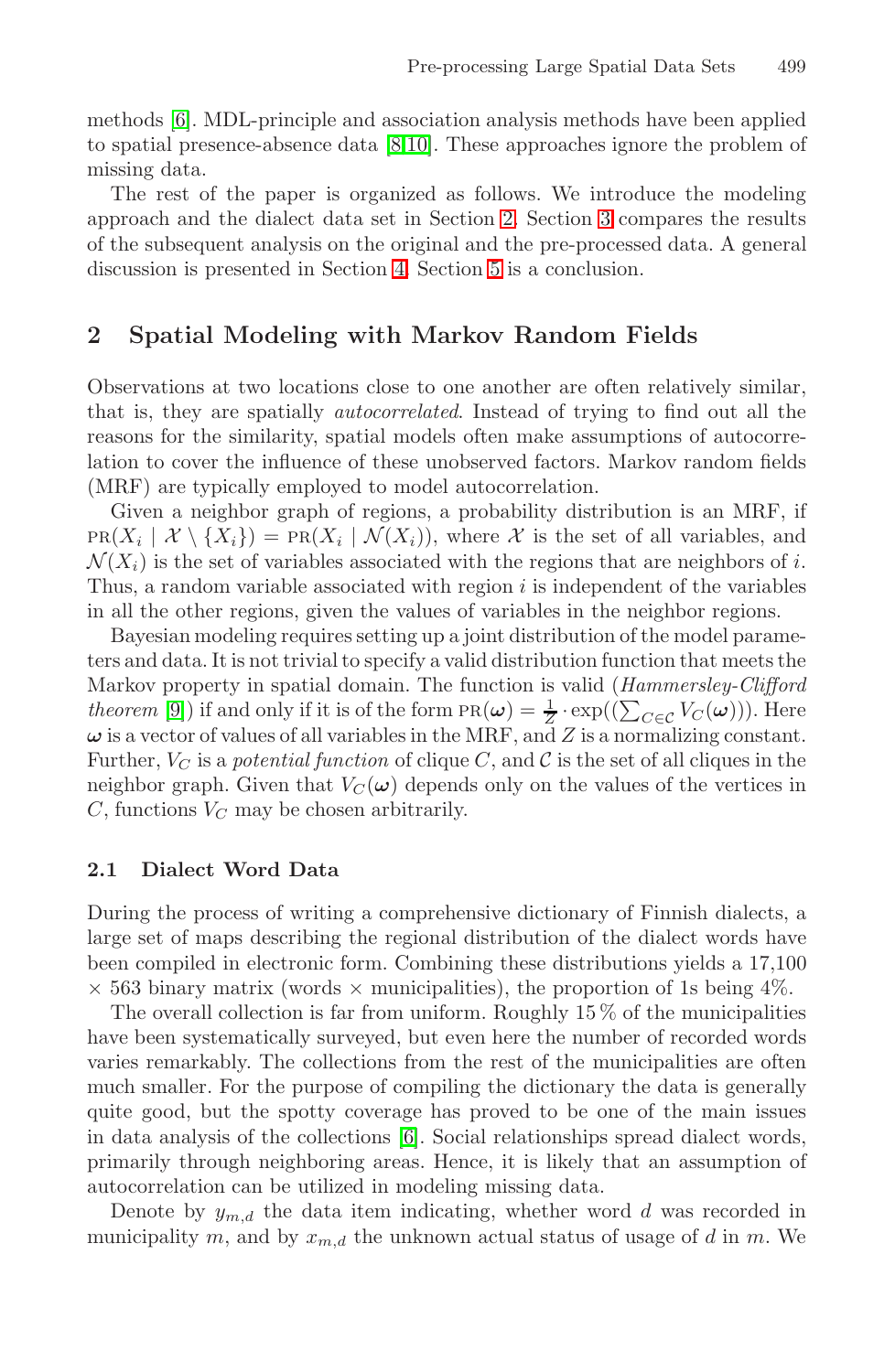#### 500 S. Hyvönen, E. Junttila, and M. Salmenkivi

specify a Bayesian model that estimates for each zero in the data the probability that the correct value is actually one. The likelihood  $PR(y_{m,d} = 1 | x_{m,d}, r_m) =$  $x_{m,d} \cdot r_m$  of observing a word in m depends on the unobserved quantity  $r_m$  that can be interpreted as being related to the research activity in  $m$ . The greater the value of  $r_m$ , the greater the probability of observing a word in m, given that the word is used in m. We set the uniform prior distribution  $r_m \sim \text{Unif}(0, 1)$ .

An MRF (Ising model) is defined for each word to model the spatial dependencies: the larger the proportion of neighbors n of m having  $x_{n,d} = 1$ , the more evidence we have for  $x_{m,d} = 1$ . Two municipalities are defined to be neighbors, if they have at least one common point in their borders. Word-specific variables  $\beta_d$ control the strength of autocorrelation. If  $\beta_d = 0$ , the neighboring municipalites are ignored. Intuitively, the greater the value of  $\beta_d$  the more probability mass is given to the configurations of  $x_{m,d}$  with coherent areas of zeros and ones.

Fig. 1 shows a graphical representation of the model. Denote by  $x_d = (x_{1,d},$  $x_{2,d}$ ,...) all the variables in the MRF associated with dialect word d. The joint distribution of the model M is  $PR(M) = (\prod_m PR(r_m)) \cdot \prod_d PR(\beta_d) \cdot PR(\mathbf{x}_d)$  $(\beta_d)$  ·  $\prod_m \text{PR}(y_{m,d} | x_{m,d}, r_m)$ . We next specify  $\text{PR}(x_d | \beta_d)$  in detail.

<span id="page-2-0"></span>

Fig. 1. Left: graph representation of a model with MRF dependencies between neighbor municipalities ( $\mathcal{N}(m)$  is the set of municipalities that are neighbors of m). Right: observations of word korahtaa, and the approximated posterior probabilities of actual occurrences for the same word.

Each municipality forms a clique, each pair of neighboring municipalities forms a clique of size two etc. In order to achieve the desired interaction between municipalities the cliques of size two are essential. Thus, for the cliques of the other sizes we set  $V_C = 0$ . For the cliques of size two we assign a word-specific potential function  $V_{\{m,n\}}(x_d) = \beta_d$ , if  $x_{m,d} = x_{n,d}$ , and 0 otherwise. Values of  $\beta_d$  are treated as unknown parameters. We set the prior distribution  $\beta_d \sim$ Unif $(0, 10)$ , which allows no autocorrelation as well as very high correlation. We obtain [9] conditional probabilities for  $x_{m,d}$  as  $PR(x_{m,d} = 1 | \beta_d, x_{s,d}, s \neq m)$  $Q/(1+Q)$ , where  $Q = \exp((\beta_d \cdot \sum_{j \in \mathcal{N}(m)} (2x_{j,d}-1)))$  and  $\mathcal{N}(m)$  is the set of municipalities that are neighbors of  $m$ .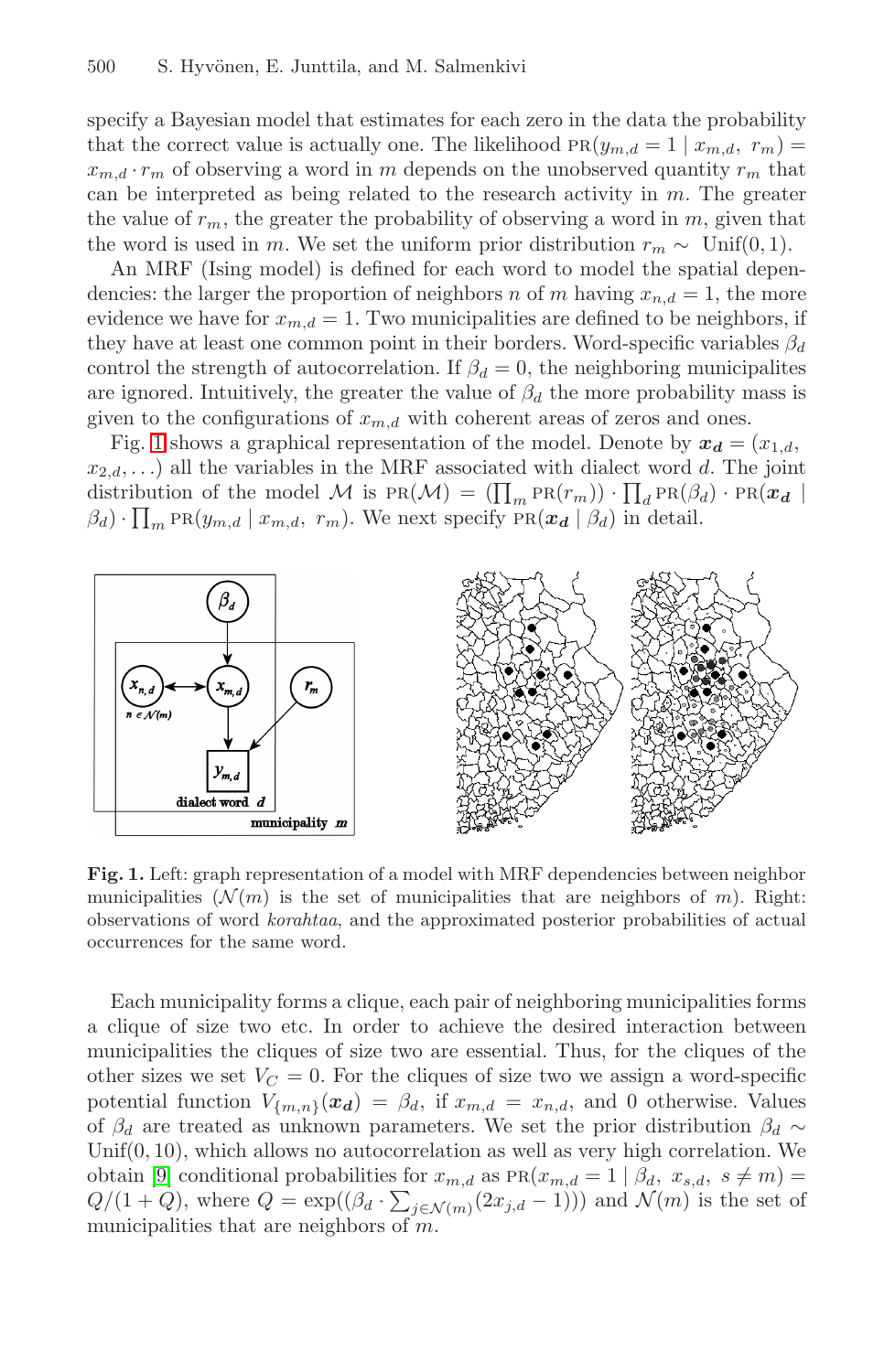Based on a priori knowledge of dialect words, we know that missing observations are, in practice, potential occurrences only within a reasonable distance from some observation. [Ig](#page-7-7)noring this prior information leads to incorrect simulated occurrences, particularly in edge areas. Thus, we set the probability of occurrence to zero in the remote municipalities, that is, far from any observation. After conducting trials with different reasonable criteria for remoteness, we defined a municipality to be *remote* with respect to word  $d$ , if there are no observations of  $d$  within  $k$  steps in the neighbor graph. This practice eliminated the edge effects, while the r[esu](#page-7-4)lts in [ot](#page-2-0)her respects showed no significant changes when a value of  $k \geq 3$  was used.

We employed MCMC methods (see, e.g., [4]) to approximate the posterior distribution and to obtain probabilities (expectations of variables  $x$ ) of word usages in municipalities. A single run (110,000 sweeps, Linux 3 GHz) on the whole data set took approx. five days. We tested the convergence with several well-known methods (Gelman–Rubin, Geweke, Heidelberger–Welch, Raftery–Lewis, see, e.g. [3]). The exact computation of  $PR(x_d | \beta_d)$  is intractable, and we applied the common pseudo-likelihood approximation, see [5]. Fig. 1 illustrates the marginal posterior distributions of word occurrences of a single word.

#### **3 Subsequent Analysis**

Next we compare the performance of principal components analysis (PCA), nonnegative matrix factor[iza](#page-4-0)tion (NMF) and clustering on the original and preprocessed dialect data and a synthetic data set.

Principal Components Analysis. The aim of PCA is to capture the intrinsic variability in the data. Figs. 2a,d show PC 1 for the original and pre-processed data; it essentially tells about the number of words in each municipality. We discuss Figs. 2a,d in more detail in Sec. 4. The next component in Figs. 2b,e captures the east-west variation, which is known to be the dominant direction of Finnish dialect variation. PC 3 in Figs. 2c,f shows the north-south variation.

Pre-processing clearly improves the results: the plots for the original data are grainy while the plots for the pre-processed data exhibit a smooth variation. The graininess is due to the uneven sampling of the original data. The divisions of western/eastern and northern/southern dialects are much clearer in the preprocessed data than in the original data. A similar effect is present for the subsequent components as [w](#page-4-1)ell.

*Nonnegative Matrix Factori[za](#page-4-1)tion[.](#page-4-1)* Given a [d](#page-4-1)ata matrix  $\mathbf{D} \in \mathbb{R}^{m \times n}$  NMF finds nonnegative matrices  $\mathbf{W} \in \mathbb{R}^{m \times k}$  and  $\mathbf{H} \in \mathbb{R}^{k \times n}$  such that  $\mathbf{D} \approx \mathbf{W} \mathbf{H}$ . This means that each data vector is expressed as a linear combination of  $k$  nonnegative factors (columns of **W**). These factors can be interpreted as corresponding to different dialect regions. A geographical distribution of a word is then expressed as a weighted combination of these factors. A large  $k$  yields relatively local dialect regions. We show the results for  $k = 3$  in Fig. 3. Indeed we observe the eastern, northern and western dialect regions in Figs. 3a,d, 3b,e and 3c,f respectively.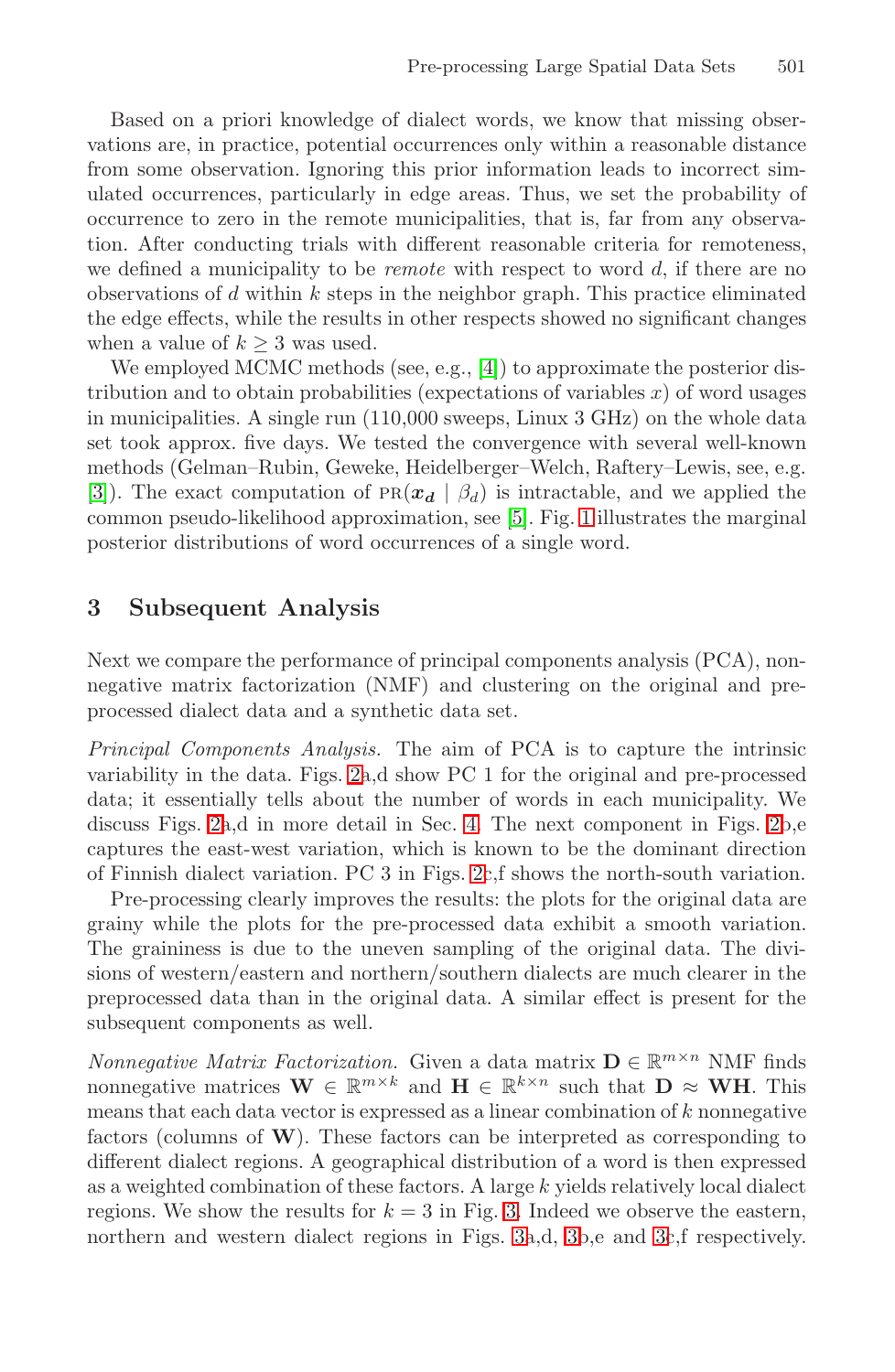

<span id="page-4-0"></span>**Fig. 2.** The first 3 PCA components for the original (a-c) and pre-processed (d-f) data



<span id="page-4-1"></span>**Fig. 3.** NMF components  $(k = 3)$  for the original  $(a-c)$  and pre-processed  $(d-f)$  data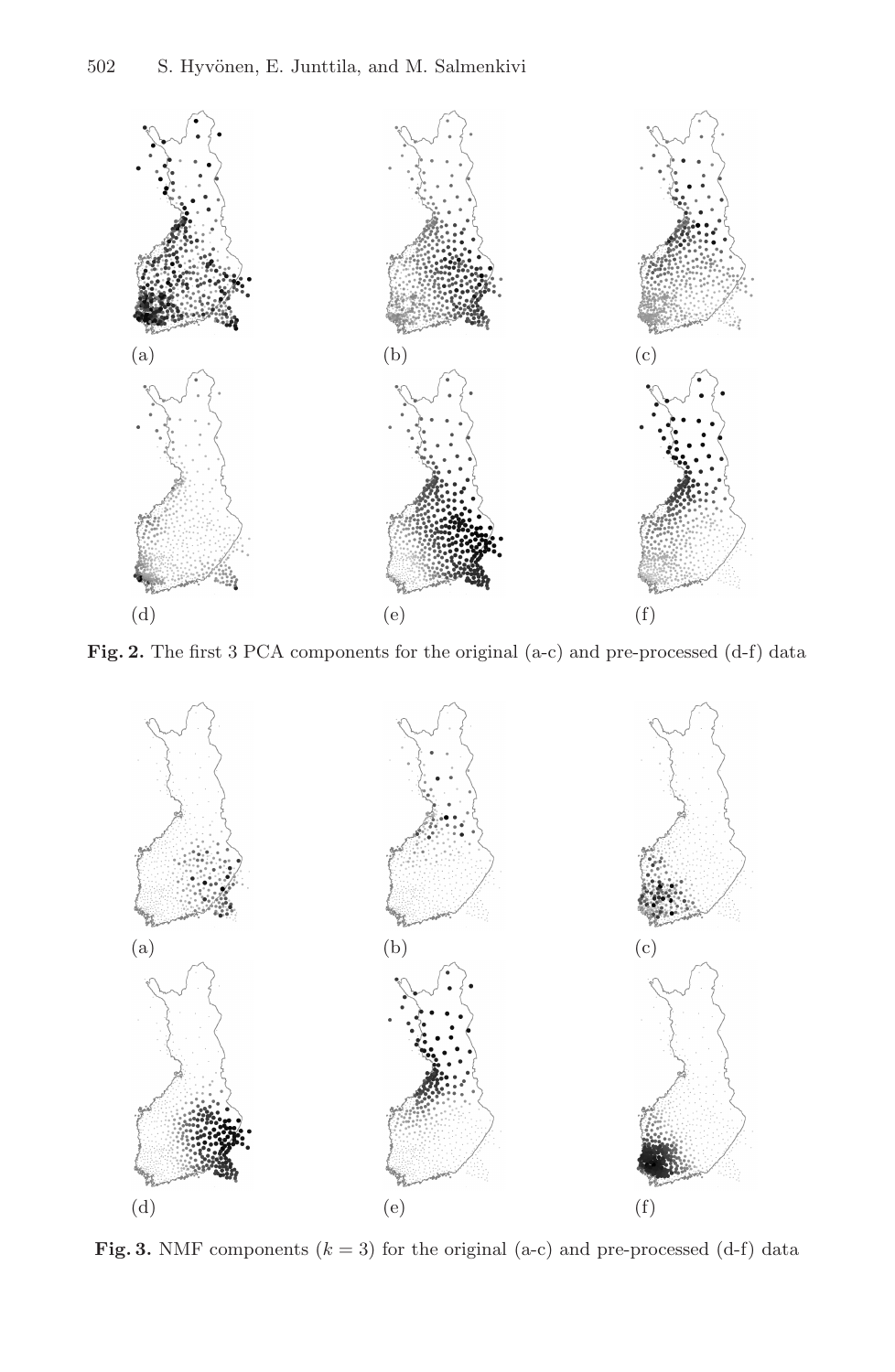Again the factors computed on the pre-processed data are smoother and easier to interpret. This phenomenon is also apparent for different choices of  $k$ .

Clustering. Dialects are traditionally divided into specific dialect regions, which makes clustering a natural approach to dialect data. The k-means clustering using the Euclidean distance fails for the raw data, because municipalities with few words resemble [ea](#page-6-0)ch other. Fig. 4 shows that the problem of clearly incorrectly clustered points is treated by the pre-processing  $(k = 6)$ . This also holds for other choices of  $k$ . Employing the Cosine distance will get rid of the "scatter" cluster" (+): in those cases the clusterings [on](#page-6-0) both data sets look almost similar.

Synthetic Data. We have also experimented on different synthetic data sets. We present the results for the simple but ill[ust](#page-6-0)rative case, in which we generate a rectangular map c[on](#page-6-0)sisting 18 by 20 grid cells. These are divided into three distinct regions as shown in Fig. 5a. Each of the 3000 features is assigned to a single region. Now we remove a fraction  $f_j$  of the data in each cell  $s_j$ , where  $f_i \sim \text{Unif}(0.1, 0.9)$ . We then use the pre-processing approach to recover the missing data. We present the results for NMF in Figs. 5b-c. The original data can be expressed in terms of three factors, such that in each factor the elements corresponding to a particular region are equal to one and all others are zero. Introducing missing data makes the components noisy (Fig. 5b), but preprocessing effectively removes this noise (Fig. 5c). In the latter case the missing cells in the factors as well a[s tho](#page-1-0)se that have moved to another factor are cells near the corners of the region borders. We next discuss this issue.

#### **4 Discussion**

The edge areas are problematic for the plain Ising model: a small number of neighbors yields unrealistically high probabilities. In order to handle the problem we introduced the notion of remoteness in Sec. 2.1. In some cases this leads to the opposite effect, particularly in corner areas.

The first PC for the pre-processed data (Fig. 2d) correlates very strongly with the (expectation of the) number of words in each municipality. There are [s](#page-4-0)ome [mu](#page-4-1)nicipalites with only a single neighbor and few recorded words. For instance, in the whole south-eastern region the research activity is low. Thus, the MRF structure cannot spread a lot of probality mass of new words into the southeasternmost municipality, since the nearest municipality with a large number of recorded words is remote. Bottlenecks also appear in the southwestern archipelago, where the number of neighbors is small, and the northernmost areas.

We compared our results to those of earlier linguistic research (see references in [6]). Our findings are in good agreement with them. For instance, the dark points in the north (Fig. 2f, Fig. 3e) agree with the earlier research, unlike the analyses on raw data distorted by low research rates in the most northern municipalities. Yet, one should be careful with large areas having few observations.

Fig. 6 (right) shows the posterior expectations of  $r_m$  against the number of recorded words in each municipality. These factors correlate particularly strongly,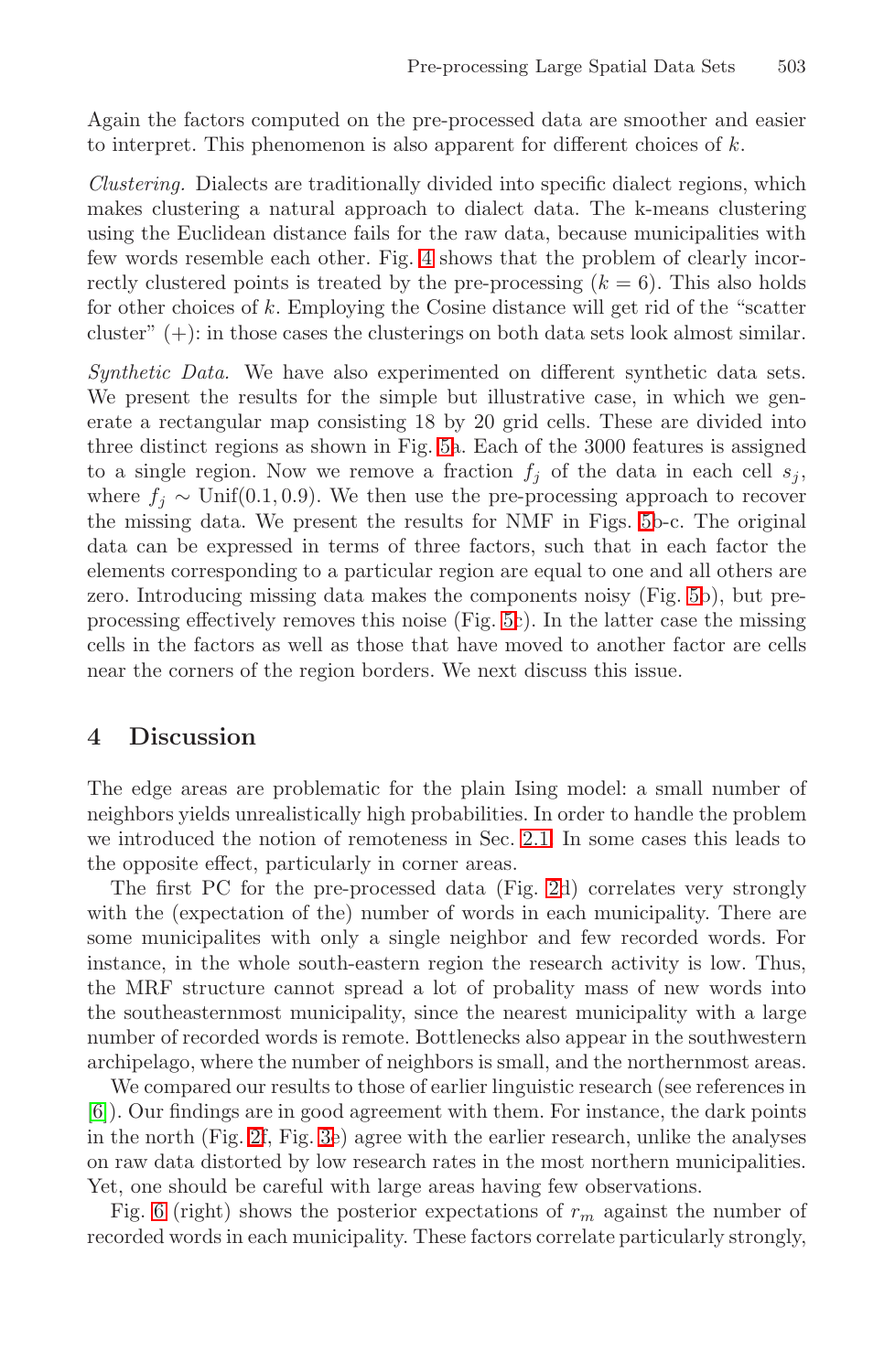#### 504 S. Hyvönen, E. Junttila, and M. Salmenkivi



**Fig. 4.** Clustering results using k-means and squared Euclidean distance for original data (left), and pre-processed data (right) for 6 clusters

<span id="page-6-0"></span>

**Fig. 5.** (a) Synthetic data set, (b) NMF components with missing data introduced, and (c) NMF components for (pre-processed) recovered data set

when the number of recorded words is small. Still, three outliers are discerned: the southeasternmost municipality, and two munipalities in the southwest. The use of remoteness restricts the influence of autocorrelation and decreases the probability of word being used but not observed. Thus, it leads to increasing the probabilities of great values of  $r_m$ , since  $r_m$  is identical to the probability of observing a word in  $m$ , given that the word is used in  $m$ .



**Fig. 6.** Actual values vs. posterior expectations of  $r_m$  in the synthetic data (left); number of recorded words vs. posterior expectations of  $r_m$  in the dialect data (right)

In the case of the synthetic data Fig. 6 (left) shows how the model can very accurately estimate the known values of  $r_m$  for almost every cell m. There are a few outliers, always residing next to the border of two or three dialect areas.